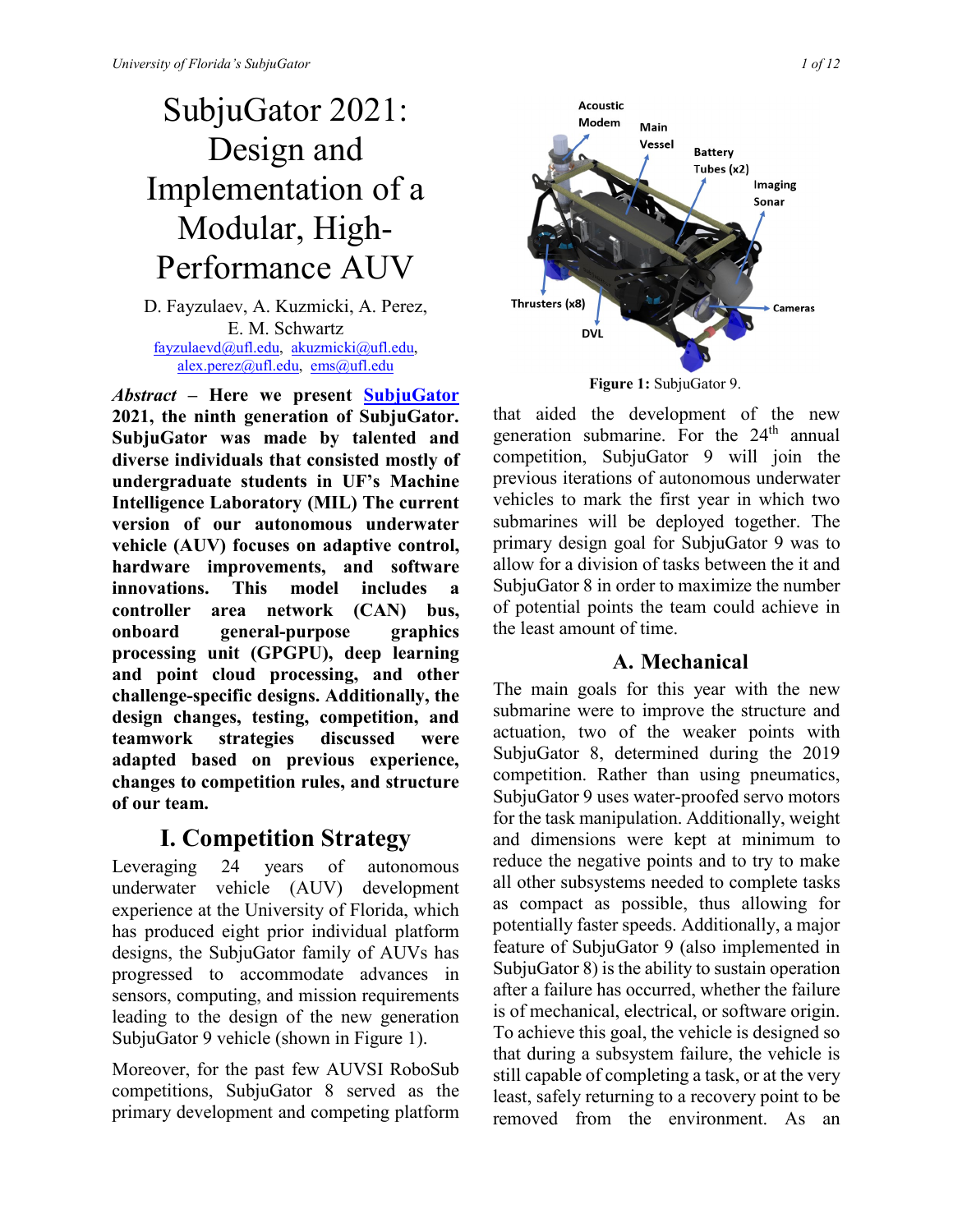example, the redundant eight thruster design allows for the vehicle to maintain full six degrees of freedom control if on-board software detects a thruster failure. The submarine can continue to function with full motion capacities even if both a vertical and non-vertical thruster fails.

#### **B. Software**

Object detection and pose estimation (relative to an object), to later perform some action around said object, is a performance criterion that we have been improving (as necessitated by competition tasks) every year. Diverse sensors are used on both submarines to perform all the tasks. Each submarine searches for regions of interest to satisfy certain constraints; for example, the start gate is first found by using an active imaging sonar and then uses monocular vision and/or stereo vision depth estimation. The submarines also employ the use of a passive sonar (a hydrophone array) and cameras to locate regions of interest that contain a pinger. Upon correct discovery, the vehicle performs defined maneuvers to solve the task in which a pneumatic manipulator (for SubjuGator 8) or a water-proofed servo (for SubjuGator 9) is needed. The maneuvers include object manipulation, ball dropping, or torpedo shooting. To minimize error, software design employs several filtering, and error correction techniques.

## **C. Electrical**

The main goal of the electrical team this past year has been to finalize and refine the electrical system that provide power to SubjuGator 9. With SubjuGator 9, we are adding additional sensors, actuators, and safety systems like the acoustic modems, servos, and a power management system to fully take advantage of the new mechanical and software features that are being implemented. The goal is to deploy two submarines simultaneously, tasking each sub with accomplishing certain tasks, mostly independently of the other sub. To fully optimize multiple subs in the water at the same time, the two subs will communicate vital information using acoustic modems. The team has spent several months testing the modems to ensure that a proper link budget can be maintained through a variety of distances, bearings, depths, and water quality. One of the main shortcomings in SubjuGator 8's electrical system was her inability to monitor the power delivery system. SubjuGator 9 address this by adding student-designed boards that can measure the current output and the voltage level of its 24 V LIPO batteries. This system can provide the monitoring systems with real-time battery status, allowing for better management of the sub. The software has additional safety features that will automatically turn off the sub if the battery's voltage drops low enough that it can become

## **II. Design Creativity**

The ninth generation SubjuGator AUV has the capabilities to meet and exceed the challenges of the competition utilizing past experience with previous generation submarines and extensive research done throughout the pandemic, during which we were without direct access of either of our submarines for more than 12 months.

## **A. Mechanical**

A major feature of SubjuGator 9 is the increased thrust to weight ratio and her ability to complete the actuation tasks using servo motors instead of the pneumatic, i.e., compressed air, systems. We expect greater reliability and consistency with electronic systems that what we could achieve with the pneumatic systems.

#### **1. Electric Gripper**

damaged.

During the design of the new generation submarine, a new concept was developed for our gripper design. The last generation submarine's claw had minor stress points that were significantly reduced in the new gripper design. The new design (see Figure 2) uses more surface area to grab an item and using a finite element analysis (FEA) package by SOLIDWORKS®, was determined to be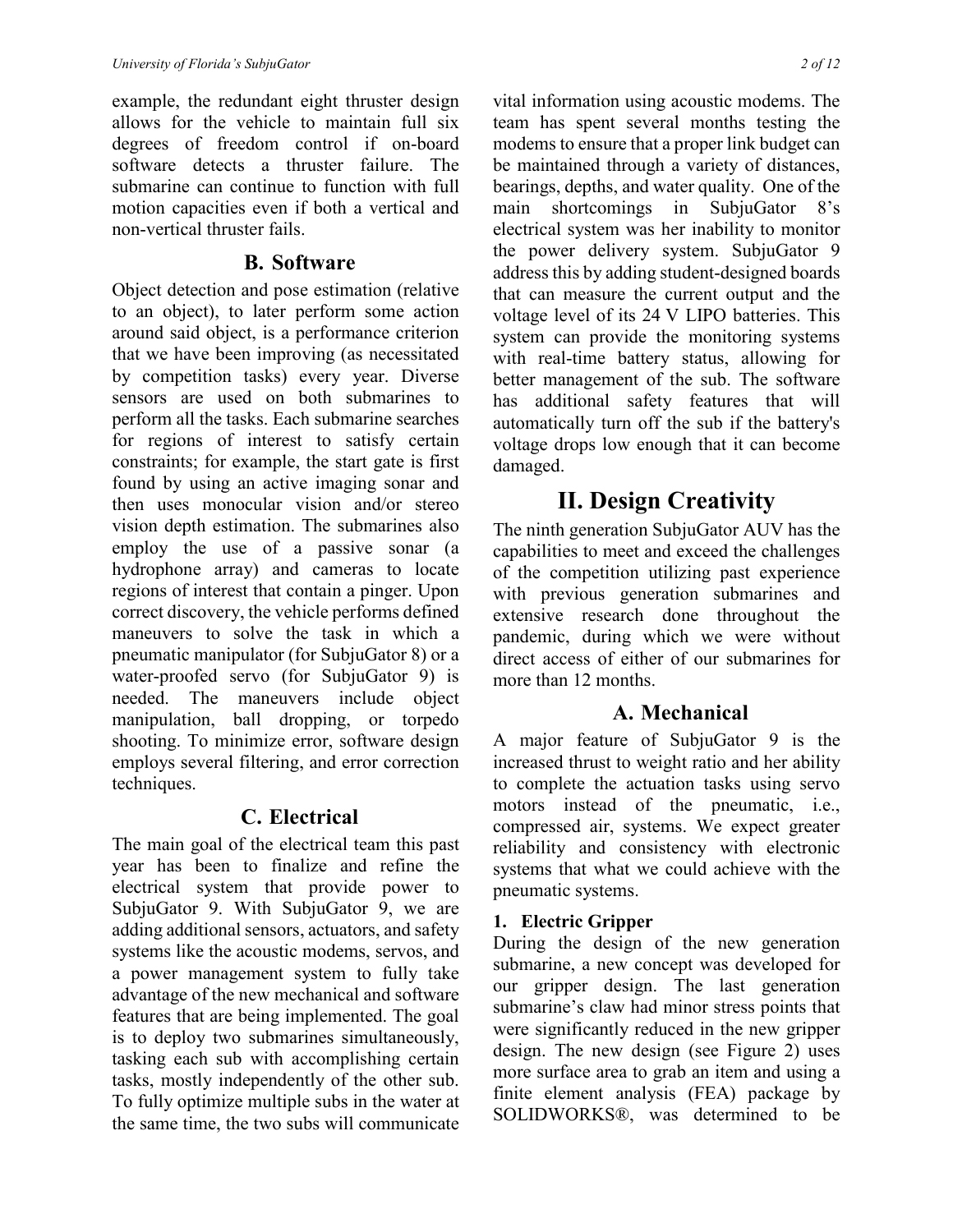capable of lifting up to 3 lb outside of the



**Figure 2:** New gripper design.

water, with a factor of safety (FOS) of two. The gripper uses bevel gears for the servo motors to create increased torque on the claws to allow it to pick up and hold more massive items. The entirety of this mechanism is 3D printable with ABS.

The claw mechanism utilizes an electric servo motor and a set of gears to rotate the arms and capture the desired object. The servo motor is located.at the top of the housing, below the bottom half of the mounting piece.

The servo is connected to a set of bevel gears to rotate both claws. Both claws are mobile to create a large opening with the limited range of motion of the servo motor. Bevel gears are used to minimize the size of the housing and limit how much it blocks the vision of the downward facing camera. The claws are designed to best lift thin cylinders.

#### **2. Electric Ball Dropper**

The ball dropper was redesigned for SubjuGator 9 so it would work with an electrical system instead of a pneumatic system, as utilized in SubjuGator 8. After testing several prototypes, the final design for the device (see Figure 3) consists of a Hitec waterproof servo and two 3D printed components, a mount and an attachment for the servo, allowing it to store up to three metal balls with a diameter of approximately 17 mm. The mechanism for the ball dropper was



**Figure 3:** New ball dropper design.

inspired by the design of a "Ferris Wheel", which lets the device deposit each ball individually rather than releasing all of them at once with a rotational cylinder design. Moreover, the new design of the ball dropper was developed to minimize the space, points of failure, and to make it completely swappable within minutes.

#### **3. Electric Torpedo Launcher**

This year's torpedo launcher (see Figure 4) is 3D printable and uses a high compression spring. A servo motor is used to release the spring's stored energy.

Accelerating the torpedo from rest with only electrical power would require high power motors, which would negate the weight savings from forgoing a pneumatic system. Instead, energy is stored using a strong compression spring. The spring is compressed when the torpedo is manually loaded. A hook holds the torpedo down and prevents the spring pressure from releasing until the hook is



**Figure 4:** New torpedo launcher design.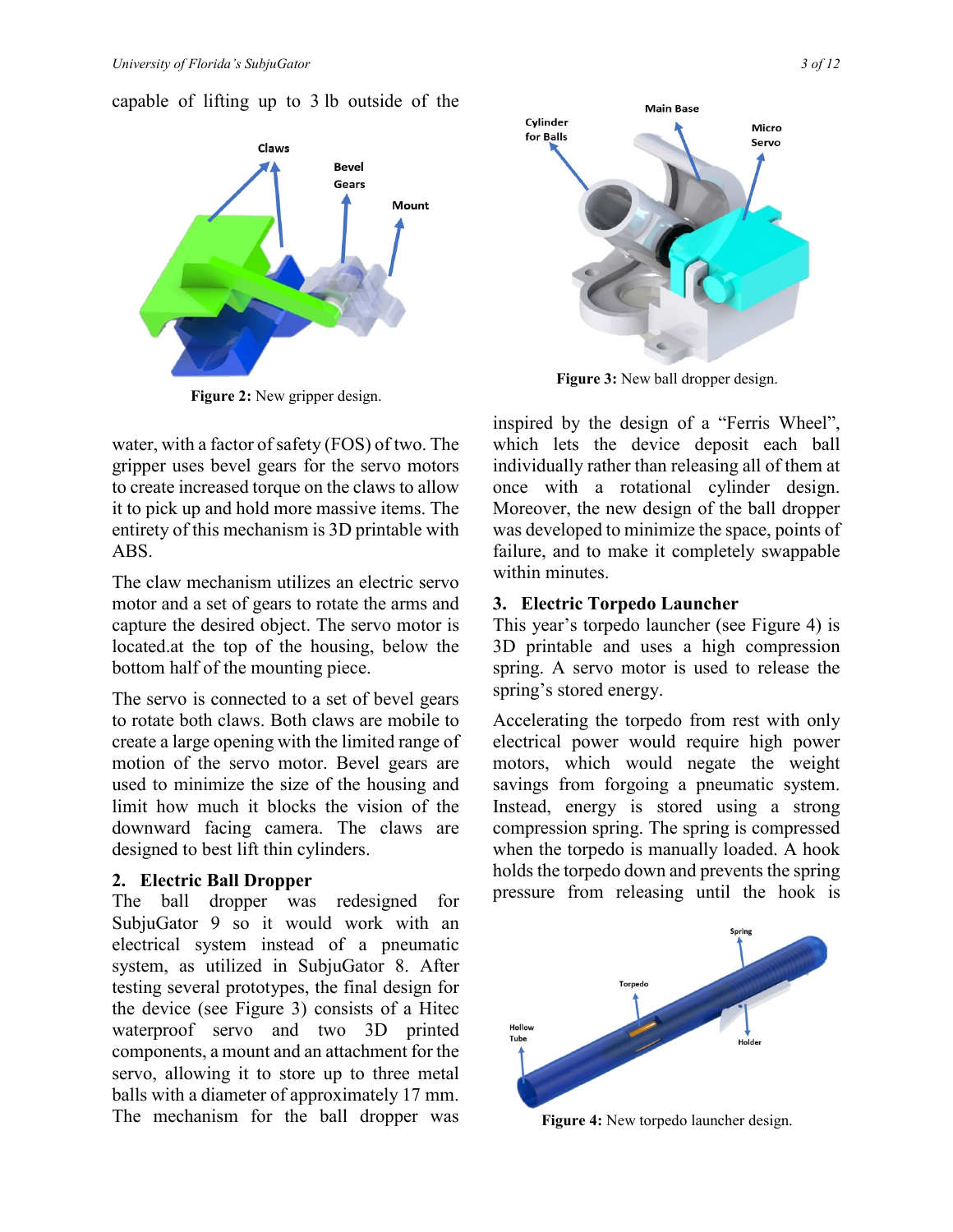moved by a servo. A second torpedo tube can be independently launched by the same servo, rotating further. More calculations and revisions need to be analyzed to perfect the system. Unfortunately, due to the pandemic and the resulting restrictions on utilizing our laboratory, the final design and testing needed to manufacture the final designs for the torpedo launchers was necessarily postponed.

#### **4. Chassis**

This new generation submarine's chassis would similar to previous generation submarine, since it provided little propensity for failure and was designed to be easy to manufacture. To this end, the new sub's chassis will be manufactured from  $1/8^{th}$  inch thick 6061-T6 aluminum alloy. After the necessary spot welding, the chassis will be hard-anodized for electrical insulation and corrosion resistance.

The current configuration of SubjuGator 9 has the following approximate design parameters:

- Dry weight: 60 lb
- Dimensions:  $36 \text{ in} \times 24 \text{ in} \times 20 \text{ in}$

Moreover, to unify the different modules into a durable but light weight platform, a spaceframe type chassis was constructed from carbon fiber tubes and three aluminum sheet sections. This structure provides several key features:

- Protection of the pressure vessels and external sensors from collision.
- Thruster mounts farther away from the center of mass for improved orientation control.
- Versatile mounting space for new auxiliary devices, additional vessels, sensors, etc.
- A sturdy support structure for handling and seating the platform on land.

#### **B. Electrical**

SubjuGator 9 consists of a robust set of industry standard as well as student designed electronic components. The heart of the electronic system features the main processing unit which incorporates a Jetson NVIDIA and NUC CPU. With the combined efforts of these devices, SubjuGator 9 is capable of processing at high bandwidths, while having the flexibility to interface with many devices.

Peripheral to the main processing unit is a suite of devices to aid in navigation, cooling, safety, and communication. The cooling system includes fans and appropriate heat sinks to keep SubjuGator 9 running at optimal thermal efficiency. (Unlike SubjuGator 8, due to the more power efficient computing resources and a better thermal design, a water pump will not be necessary in SubjuGator 9.) The navigation system includes a Doppler Velocity Log (DVL) and inertial measurement unit (IMU). The communication system has both inter and intra communication mechanisms. The tether allows an Ethernet interface that is leveraged when a hard-wired connection with SubjuGator 9 is necessary during testing. The acoustic modem allows the robot to wirelessly communicate with other aquatic devices. This is a crucial aspect in the system because it will facilitate inter-robot communication in the future.

The safety system incorporates both battery monitoring and emergency shut-off components. The battery monitoring module is one of the student-designed circuit boards that allows SubjuGator 9 to monitor power consumption. This is important when deciding when to safely change batteries on the robot. Furthermore, the thrust/kill board is another student designed board that allows the robot to control thrusters as well as cut power to them, creating a safe shut-down feature. If all else fails, there is also a manual shut-off feature that can be triggered by placing a magnet on the appropriate location of the vehicle; thereby cutting power to the thrusters. This action is facilitated by hall-effect sensors and relays.

Other student designed boards include a power merge board, servo controller, and system status board. The power merge board safely combines the power of two 24 V batteries to create one 24 V power source that is routed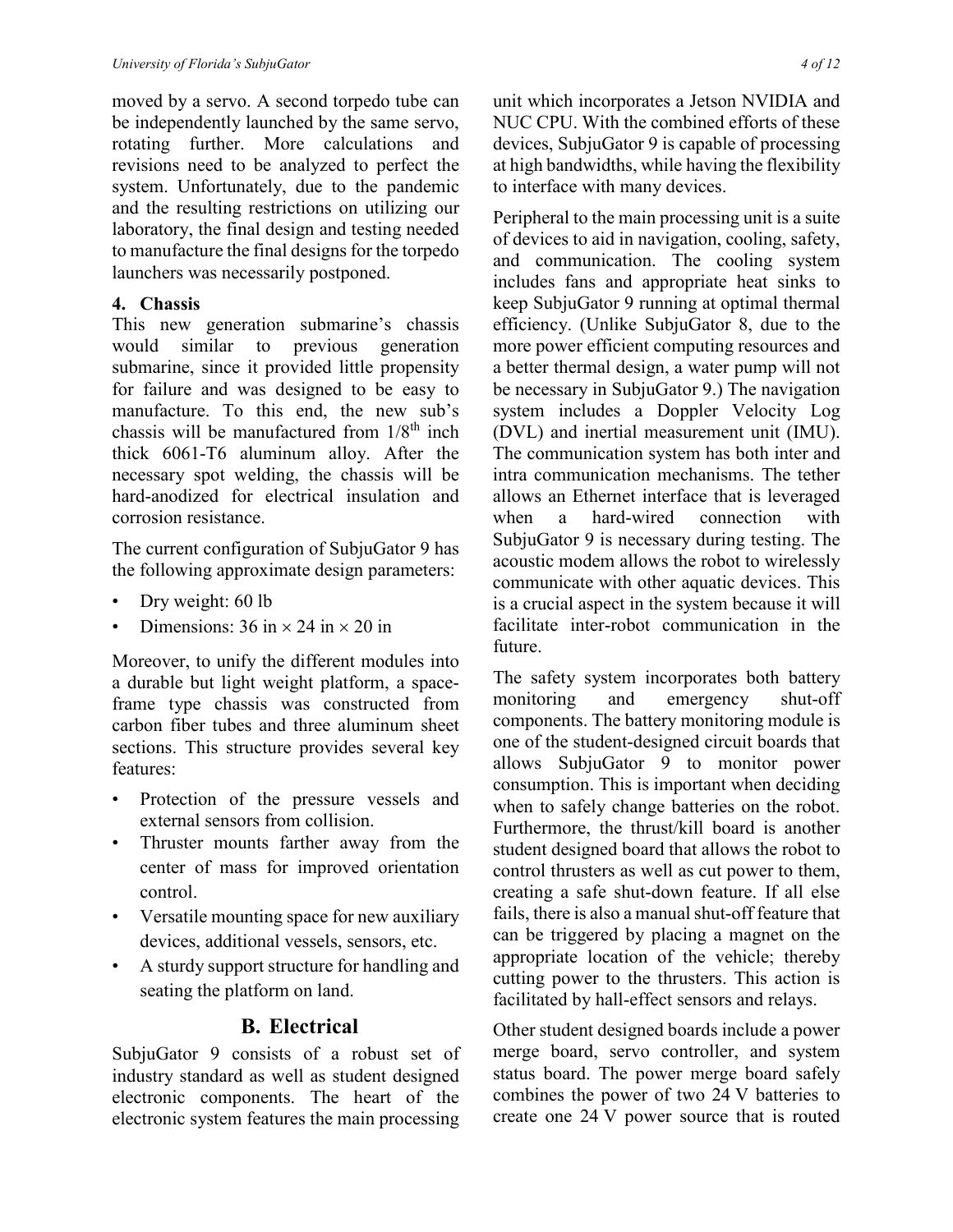

**Figure 5:** Electrical architecture.

throughout the rest of the system. The servo controller allows the robot to take on a myriad of servos, of varying power, and command them with utmost controllability. The system status board provides real-time diagnostics of SubjuGator 9 through CAN and wireless interfaces.

The remaining components of the Electrical system include other commercial off the shelf products. The power system consists of two 24 V LiPo batteries with safety several relays connecting to eight Blue Robotics T200 thrusters and the power merge board mentioned above. The system also includes a passive sonar (hydrophone array) device that gives the vehicle the capacity to accurately track a point source of sound in an aquatic environment. (The founder of Sylphase, a company that was formed by former team members, designed the passive sonar system while a student, but manufactured and donated

the system after forming the company. Sylphase now sells a GPS/INS system that was originally designed for one of MIL's RoboBoat vehicles. The latest GPS/INS design was utilized on MIL's two Maritime RobotX Challenge systems in 2016 and 2018.)

There are several other components throughout the electrical system which include, three cameras, electronic speed controls, imaging sonar, moisture sensors, and pressure (depth) sensors. A comprehensive visual of the SubjuGator 9 electrical system is shown in Figure 2.

#### **C. Software**

SubjuGator 9's software stack is built on the Robot Operating System (ROS) Melodic. After RoboSub 2013, MIL made (and continued to make) our repositories public in hopes that other projects would make use of them. We provide tutorials and documentation

<sup>&</sup>lt;sup>1</sup>All code is located at [https://github.com/uf-mil/mil.](https://github.com/uf-mil/mil) The mil\_common repository contains code common across all of MIL projects. The **SubjuGator** repository contains code specific to SubjuGator.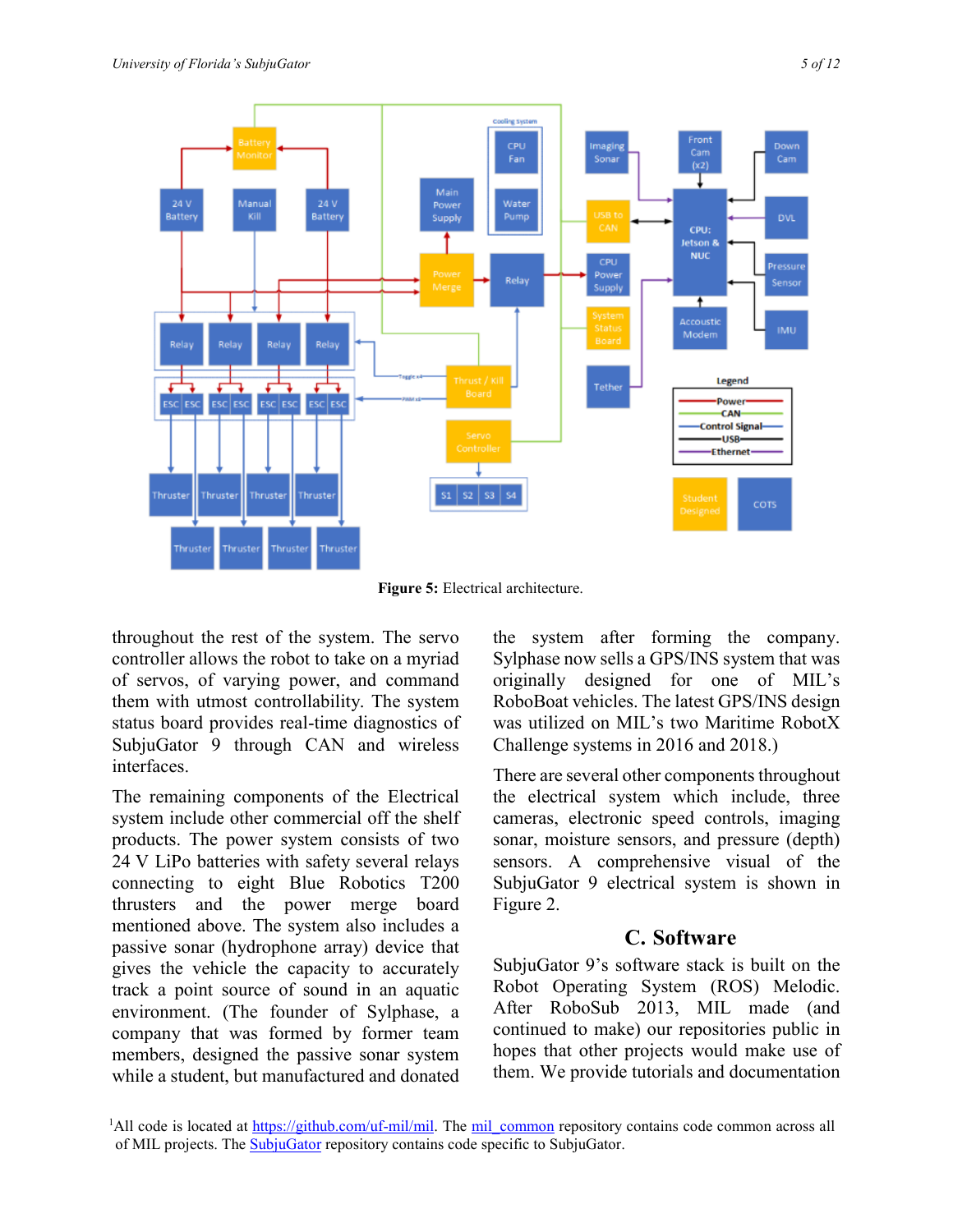for all parts of the code, to aid future members and further encourage external use. Our ROS Teledyne Blueview Driver, along with the rest the software is open-sourced, and available on  $G$ it $H$ ub<sup>1</sup>.

#### **1. State Estimator**

The state estimator uses an inertial navigation system (INS) and an unscented Kalman filter. The INS integrates inertial measurements from the IMU, producing an orientation, velocity, and position prediction. Due to noise and unmodeled errors in the inertial sensors, the INS prediction rapidly accumulates error. The Kalman filter estimates the state by comparing the output of the INS prediction against the reference sensors, which are a magnetometer, depth sensor, and Doppler Velocity Log (DVL). By correcting the INS using the errors estimated by the filter, the vehicle maintains an accurate estimate of its state.

#### **2. Trajectory Generator and Controller**

The trajectory generator and controller work together to move the vehicle to its desired waypoint. The trajectory generator is based on a nonlinear filter that produces 3rd-order continuous trajectories given vehicle constraints on velocity, acceleration, and jerk [3]. The constraints can be adjusted on each vehicle DOF, potentially being asymmetric. The generator can be issued any series of position and/or velocity waypoints, allowing greater flexibility of commanded inputs, while guaranteeing a continuous output and remaining within vehicle constraints.

The controller is responsible for keeping the vehicle on the trajectory and correcting for disturbances such as drag and thruster variation. Our trajectory tracking controller implements a proportional-integral-derivative (PID) controller with feed-forward velocity and acceleration terms to anticipate drag and buoyancy.

#### **3. Mission Planner**

The vehicle's mission planner is responsible for high level autonomy and completing the competition tasks. It is implemented using a Python coroutine library and custom ROS client library (txROS) to enable writing simple procedural code that can asynchronously run tasks with timeouts, wait for messages, send goals, etc., thus enabling a hierarchical mission structure that can concisely describe high level behaviors, such as commanding waypoints and performing visual feedback.

#### **4. Vision Processing**

Traditional techniques, namely image segmentation via adaptive thresholding, followed by contour analysis, are used to find many of the competition elements.

Deep neural networks are also used to assist traditional computer vision techniques. In particular, the architecture known as *Faster Regions with Convolutional Neural Networks* (Faster RCNN) [4] is used, which is trained by using transfer learning and with the inception v2 model [5]. After the feedforward step, Faster RCNN returns regions of interests (ROI), which are then passed through traditional computer vision techniques for further verification and segmentation. The training data is labelled by the team using a collaborative labeling tool for machine learning called *LabelBox* [6].

After segmentation, the 3-D pose of the object is estimated by using a priori knowledge of either the distance or the size of the object; by using multiple observation points and a least squares cost function; or by processing a 3-D point cloud, either from a stereo camera system or imaging sonar. Additionally, this year, by modeling object motion, a dynamic scene can be reconstructed by an unsupervised learning technique [7] which enables monocular depth predication and serves as an initial guess for object pose prediction. Using one Point Grey Chameleon camera and one e-con See3CAM CU20, we generate robust 3-D information of our world when operating in favorable conditions. Internal camera calibration and distortion parameters are obtained using [8].

#### **5. Imaging Sonar Processing**

A ROS Driver was developed to abstract the closed-source Blueview Software Development Kit (SDK), enabling ROS to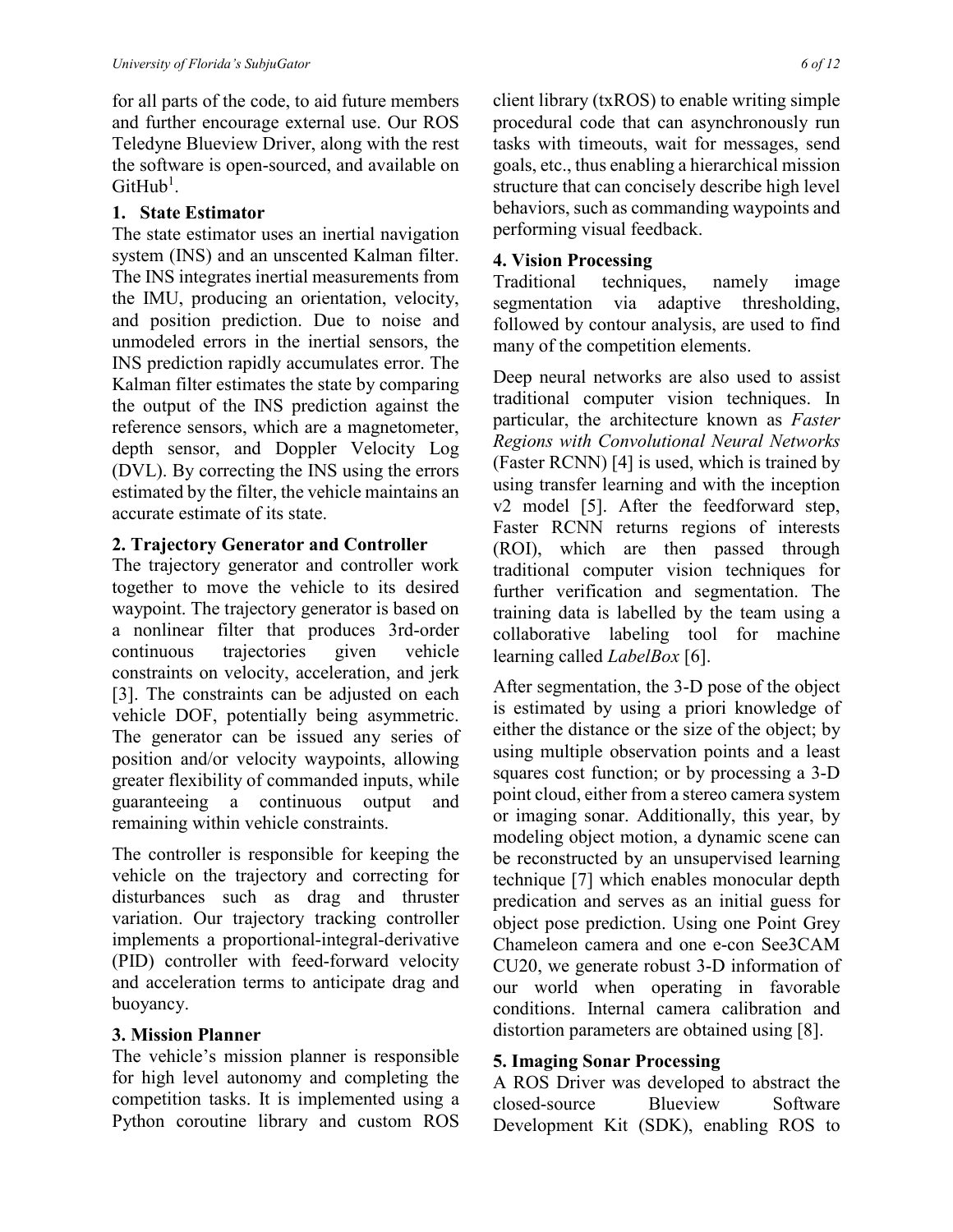#### **Technical Specifications:**

- Operating Depth: 200 m
- Beam Pattern: Horizontally omnidirectional
- Connect: up to 13.9 kbits/s



Figure 6: Acoustic modem specifications.

communicate with the Teledyne Blueview P900-130. The driver produces images along with range profiles in ROS.

Due to the nature of acoustics, error and noise is prevalent, leading to the development and adaptations of filtering algorithms. Using the returned ranges and the estimated SubjuGator pose, a 3-D point cloud is constructed, populating the world-frame over time. Statistical outlier removal is used to remove noise from the constructed point cloud. The resulting filtered point cloud is then examined for clusters, with parameters such as maximum and minimum size. After clustering points into objects, higher-level mission software can interpret and react to 3-D position estimates and size. Moreover, with the presence of a global filtered point cloud, tasks such as obstacle avoidance using Oct-tree representation for occupancy grids along with correcting for global state drift with simultaneous localization and mapping (SLAM) become possible.

# **III. Experimental Results**

#### **A. Mechanical**

Due to limitations imposed by physical distancing, mechanical design and manufacturing planning for the new submarine was prioritized to start the manufacturing process (following social distancing protocols) as soon as complete access to the laboratory is granted. Moreover, many SOLIDWORKS® simulations such as computational fluid dynamics (CFD) and finite element analysis (FEA) were used to improve the structural and actuation mechanisms in the new generation submarine during the virtual time spent during this pandemic.

#### **B. Electrical**

Acoustic modems (see Figure 6) are a vital part of our competition strategy going forward. Before the modems are implemented onto the two submarines, testing needed to be done to verify that enough data can be transmitted across between them. Separate water-resistant box's that implements Raspberry Pi, a battery and the modems were designed to create an easy-to-use portable test bed. To improve testing, GPS is added to get more accurate distance data. The team has completed basic testing and is planning, in the coming months, on preforming more in-depth testing with varies distances, bearings, and depths.

#### **C. Software**

Software has been tested against recorded data from previous pool testing, while missions were simulated with the seamlessly integrated Gazebo simulator (see Figure 7).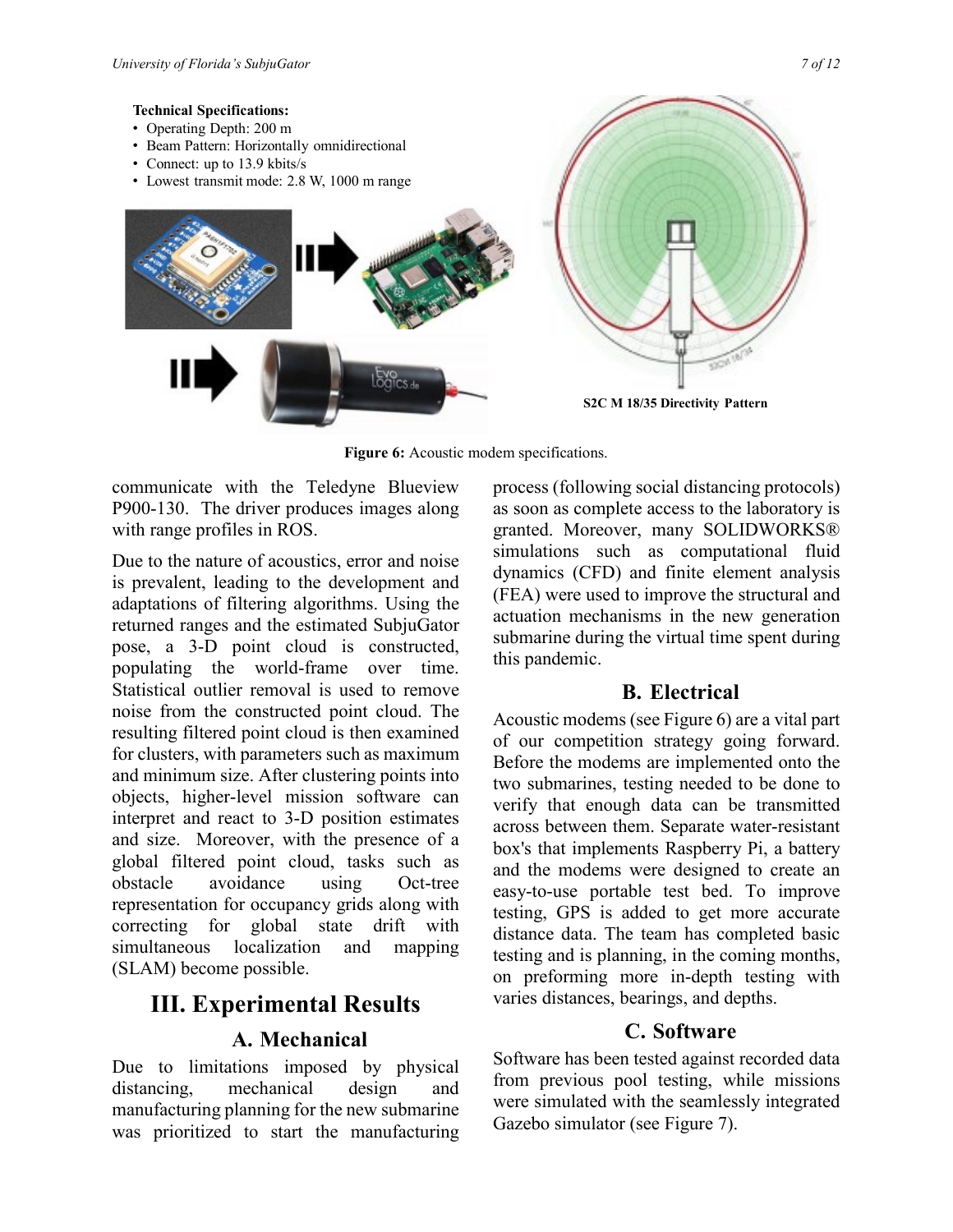

**Figure 7:** SubjuGator 9 simulated in Gazebo.

The tasks that utilized the passive sonar (hydrophone array) were tested by having a Gazebo model of a pinger publish a frequency and vector value to the ROS Topic to which the passive sonar code listens when using the physical board and hydrophones. In simulation, the submarine model was able to successfully listen to the pinger model and move to the desired location.

The tasks that utilized the cameras were tested by having Gazebo publish camera data from the model's simulated surroundings. The computer vision related configuration files were tested with the physical e-con See3CAM CU20 used by SubjuGator 8. This was to help in tuning them such so that it could be ensured that the physical vehicle would be able to recognize the images for the task in the future. This real camera data was also tested and fed into our computer vision related topics while the Gazebo simulation was running so that the vehicle model, after being shown an image (such as the badge or tommy gun) could recognize and move in the relative direction of the image. For example, if the image is on the right side of the camera frame, the vehicle model would yaw to the right. If the image is in the center of the camera frame, the vehicle model would move forward. Various other mechanisms were put in place to allow the vehicle model versatile movement based on the incoming camera data.

Additionally, using video conference tools, each of the sub-team (mechanical, electrical, and software) met once a week to discuss ideas, designs, and algorithms. Sub-team leaders also met separately, about once a week.

Faculty advisors were able to provide recommendations and feedback of the team's progress roughly once a month. Overall, due to proactive decisions and discussions, along with prioritization, communication, and planning, the team was able to effectively balance remote design, software testing, and online coursework.

# **IV. ACKNOWLEDGMENTS**

The University of Florida's MIL SubjuGator team would like to thank everyone who has supported us throughout the year, including the University of Florida's Electrical and Computer Engineering Department, Mechanical and Aerospace Engineering Department, and the students and faculty in UF's CIMAR (Center for Intelligent Machines and Robotics).

We would also like to thank several former students who have contributed to our team with especially valuable advice.

Each of the following corporate and MIL alumni sponsors were gracious to assist with either (or both) monetary and product donations:

- Diamond Sponsor: Harris Corporation
- Platinum: Texas Instruments
- Gold Sponsors: UF Dept. of Electrical and Computer Engineering, UF Dept. of Mechanical and Aerospace Engineering.
- Silver Sponsors: Kevin Phillipson (MIL Alumnus)/Apple(matching), SolidWorks, DDS Dassault Systemes, SolidCAM.
- Bronze: Sylphase, Edward Kallal (MIL Alumnus)/Qualcomm (matching), Charles Barker Jr. (MIL Alumnus)/Cisco Systems (matching), NVIDIA, DigiKey, Advanced Circuits.

The latest SubjuGator developments can be found on our web page [www.subjugator.org](http://www.subjugator.org/) or by following us on twitter  $\omega$ SubjuGatorUF or on YouTube platform (SubjuGator AUV).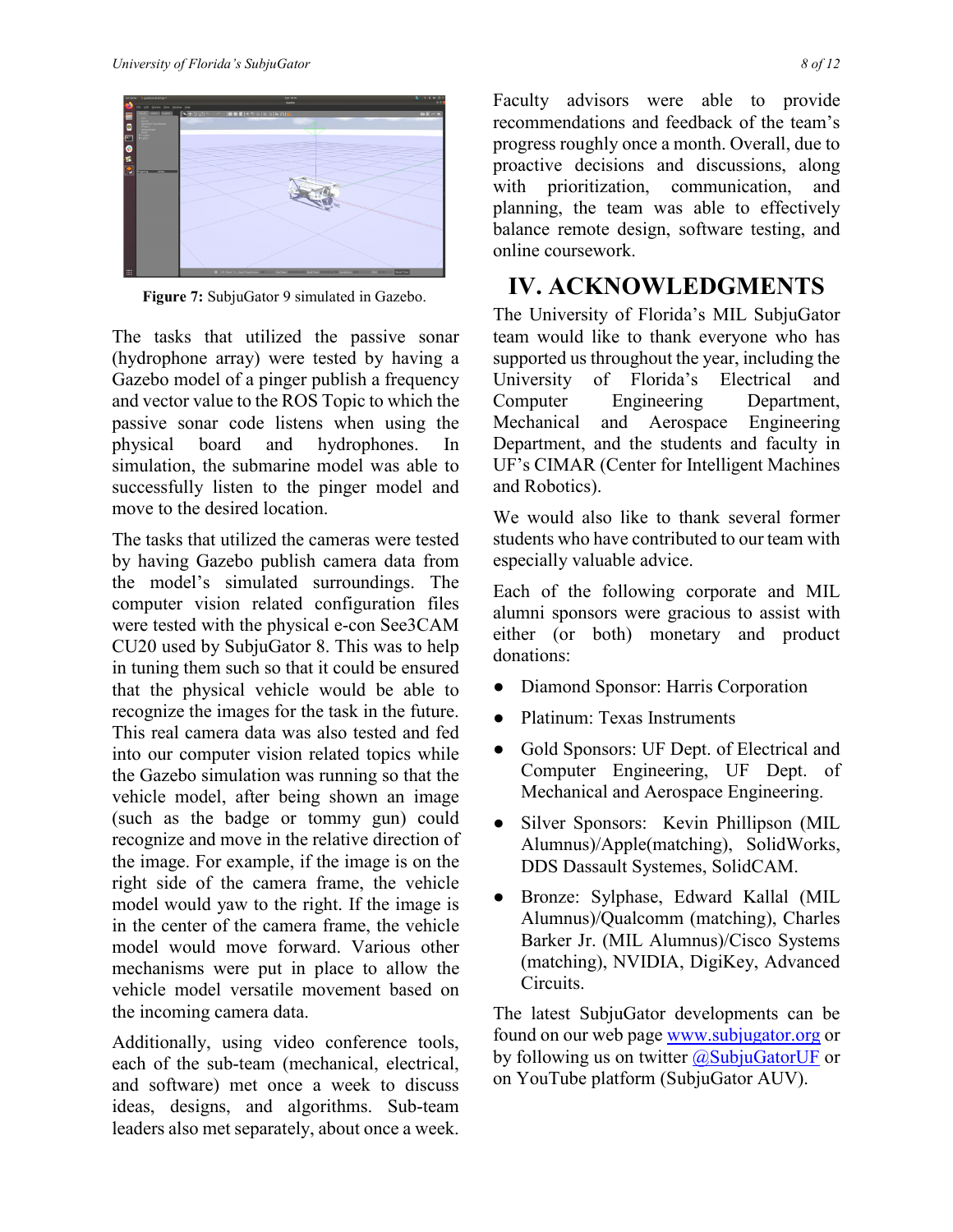### **VII. REFERENCES**

- [1] P. Miller, J. Farrell, Y. Zhao, and V. Djapic, "Autonomous underwater vehicle navigation," *IEEE Journal of Oceanic Engineering*, Vol. 35, No. 3, pp. 663–678, July 2010.
- [2] L. Biagiotti and C. Melchiorri, *Trajectory Planning for Automatic Machines and Robots*. Springer, 2008.
- [3] P. Walters, R. Kamalapurkar, F. Voight, E. Schwartz, W. Dixon, "Online Approximate Optimal Station Keeping of a Marine Craft in the Presence of a Current." *IEEE Transactions on Robotics*, Vol. 30, No. 2, pp 486-496, April 2018.
- [4] S. Ren, K. He, R. Girshick and J. Sun, "Faster R-CNN: Towards Real-Time Object Detection with Region Proposal Networks", *IEEE Transactions on Pattern Analysis and Machine Intelligence*, Vol. 39, No 6, pp. 1137-1149, 2017.
- [5] C. Szegedy, V. Vanhoucke, S. Ioffe, J. Shlens and Z. Wojna, "Rethinking the Inception Architecture for Computer Vision", *Arxiv.org*, 2015. [Online]. Available: [https://arxiv.org/abs/1512.00567.](https://arxiv.org/abs/1512.00567)
- [6] Collaborative labeling tool for machine learning. Commercial software (with free academic version). [https://labelbox.com/.](https://labelbox.com/)
- [7] V. Casser, S. Pirk, R. Mahjourian, and A. Angelova. "Depth Prediction Without the Sensors: Leveraging Structure for Unsupervised Learning from Monocular Videos", *Arxiv.org*, 2018. [Online]. Available:

[https://arxiv.org/abs/1811.06152.](https://arxiv.org/abs/1811.06152)

[8] Z. Zhang, "Flexible camera calibration by viewing a plane from unknown orientations," *IEEE Proc. International Conference on Computer Vision*, Vol. 1, pp. 666–673, 1999.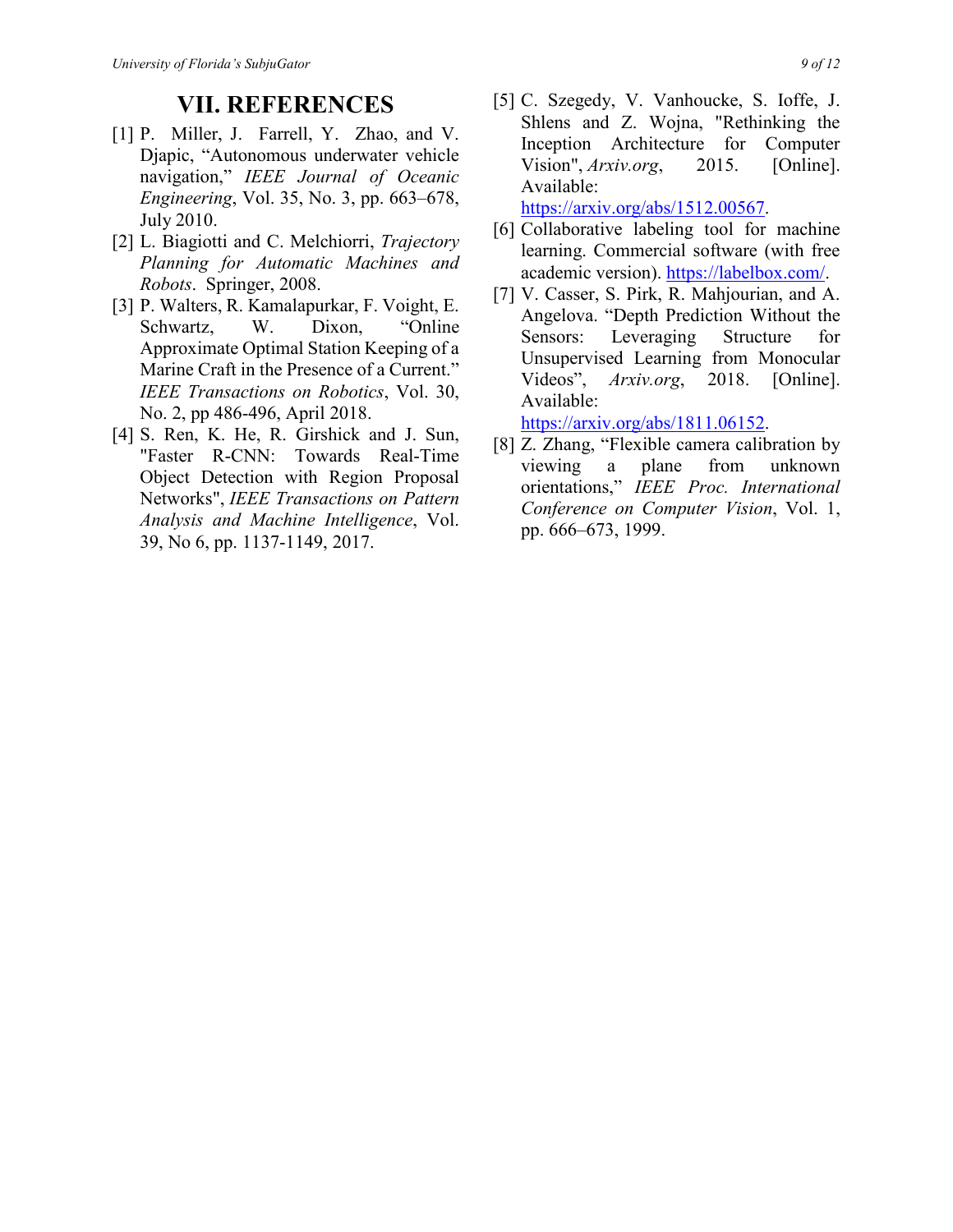| Component                      | Vendor                | Model/Type Specs |                                                     | Cost (if new) |
|--------------------------------|-----------------------|------------------|-----------------------------------------------------|---------------|
| <b>Buoyancy Control</b>        | No hardware           |                  | Positively<br>buoyant; thrusters control<br>depth   |               |
| Frame                          | Dragon plate          | Carbon fiber     | Space frame                                         |               |
| Frame                          | <b>Student Design</b> | Aluminum         | Frame core                                          |               |
| <b>Waterproof Housing</b>      | <b>Student Design</b> | Aluminum         | Main vessel                                         |               |
| Waterproof Housing             | <b>Student Design</b> | Aluminum         | Navigation vessel                                   |               |
| <b>Waterproof Housing</b>      | <b>Student Design</b> | Aluminum         | Pneumatic vessel                                    |               |
| Waterproof Housing             | <b>Blue Robotics</b>  | Aluminum         | Downward camera vessel                              |               |
| Waterproof Housing             | <b>Student Design</b> | Aluminum         | Power Vessel                                        |               |
| <b>Waterproof Connectors</b>   | SubConn               | Wet-connect      | External wet-mate connectors                        |               |
| <b>Waterproof Connectors</b>   | <b>SEACON</b>         | Wet-connect      | External wet-mate connectors                        |               |
| Thrusters                      | <b>Blue Robotics</b>  | <b>T200</b>      |                                                     | \$169         |
| Motor Control                  | <b>Blue Robotics</b>  | <b>Basic ESC</b> | 7-26v, 30amp, PWM                                   | \$25          |
| Propellers                     | <b>Blue Robotics</b>  | <b>Stock</b>     |                                                     |               |
| Actuators                      | <b>Student Design</b> | <b>ABS/PLA</b>   |                                                     |               |
| <b>Battery</b>                 | <b>MaxAmps</b>        | LiPo             | LiPo 5450 6S 22.2v                                  |               |
| Converter                      | <b>Student Design</b> |                  | Power over Ethernet (POE)                           |               |
| Regulator                      | Many                  |                  |                                                     |               |
| <b>CPU</b>                     | Intel                 | <b>NUC 10</b>    | Intel® NUC 10 Performance Mini PC -<br>NUC10i5FNKPA | \$140         |
| <b>CPU</b>                     | Nvidia                | Jetson           | Jetson Xavier NX                                    | \$500         |
| <b>GPGPU</b>                   | Nvidia                | <b>RTX 2080</b>  |                                                     | \$600         |
| <b>Internal Comm Interface</b> | Student-designed      |                  | $\overline{\text{CAN}}$                             |               |
| <b>Internal Comm Interface</b> | Various               |                  | <b>USB</b>                                          |               |
| <b>External Comm Interface</b> |                       |                  | Ethernet                                            |               |
| Programming Language 1         | $C++$                 |                  |                                                     |               |
| Programming Language 2         | Python                |                  |                                                     |               |
| Compass                        | <b>PNI</b>            | <b>TCM MB</b>    |                                                     |               |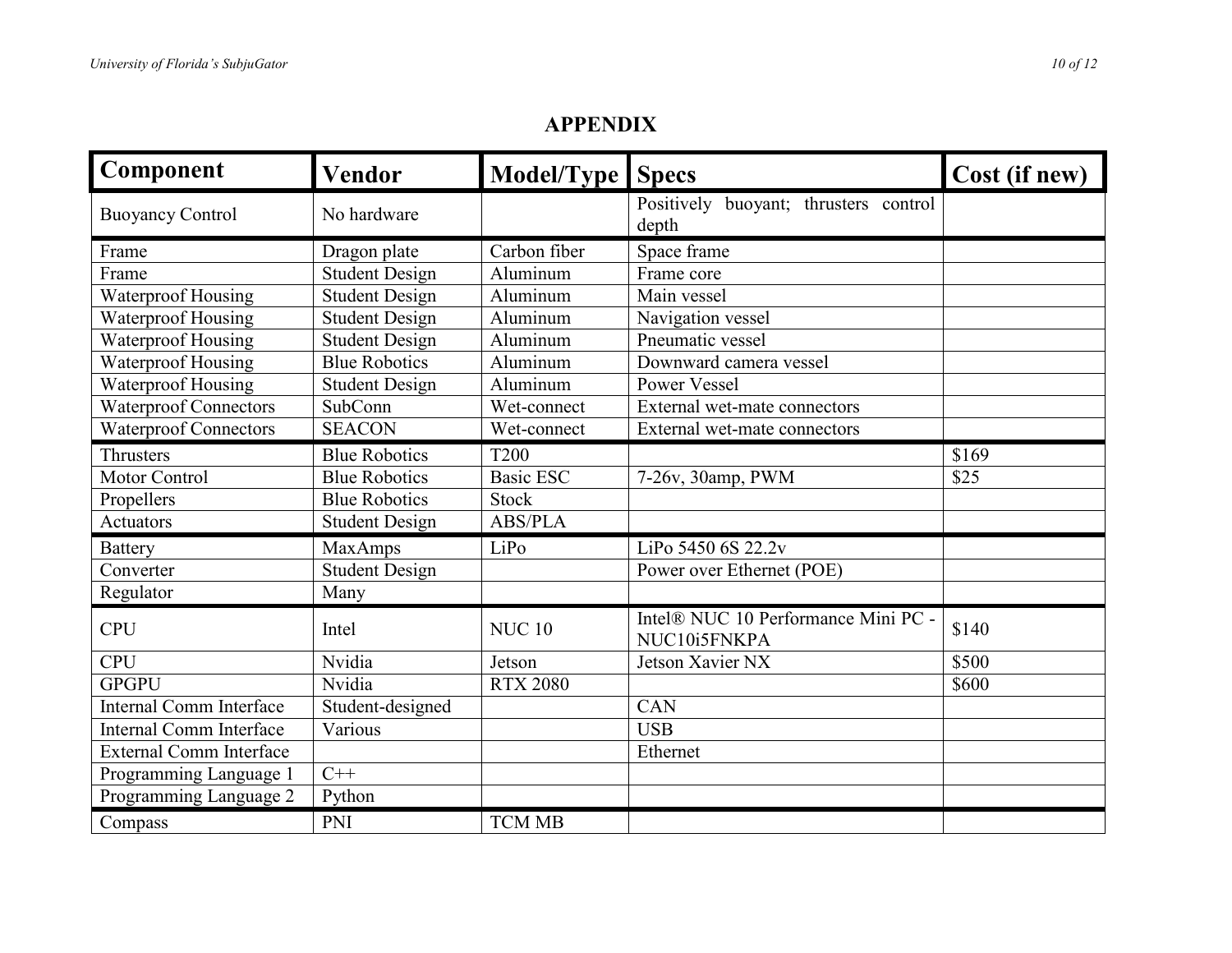| Component                           | Vendor                | Model/Type Specs     |                                                            | Cost (if new) |
|-------------------------------------|-----------------------|----------------------|------------------------------------------------------------|---------------|
| Inertial Measurement Unit<br>(IMU)  | Sensonar              | STIM300              | $9-axis$                                                   |               |
| Velocity<br>Doppler<br>Log<br>(DVL) | Teledyne              | Explorer             | 600kHz                                                     | \$6800        |
| Camera(s)                           | Point Grey            | <b>BlackFly</b>      | 5.0 MP, 22fps                                              |               |
| Camera(s)                           | Point Grey            | Chameleon            | 1.3 MP, 18fps, USB 2.0                                     |               |
| Camera(s)                           | e-con Systems         | See3CAM CU20         | 2.0 MP HDR, HD at 45fps, USB 3.0                           | \$89          |
| <b>Imaging Sonar</b>                | Teledyne              | <b>Blueview P900</b> | 130-degree FOV, 900kHz, 2-60 meters                        |               |
| Hydrophones                         | Teledyne Reson        | TC 4013              | 4                                                          |               |
| Hydrophone components               | Sylphase              | Custom               | Student-designed<br>Former<br>data<br>acquisition PCB      |               |
| Hydrophone components               | <b>Analog Devices</b> | <b>ADAR7251</b>      | 4-Channel, 16-Bit, Continuous Time<br>Data Acquisition ADC |               |
| Manipulator                         | <b>Student Design</b> |                      |                                                            |               |